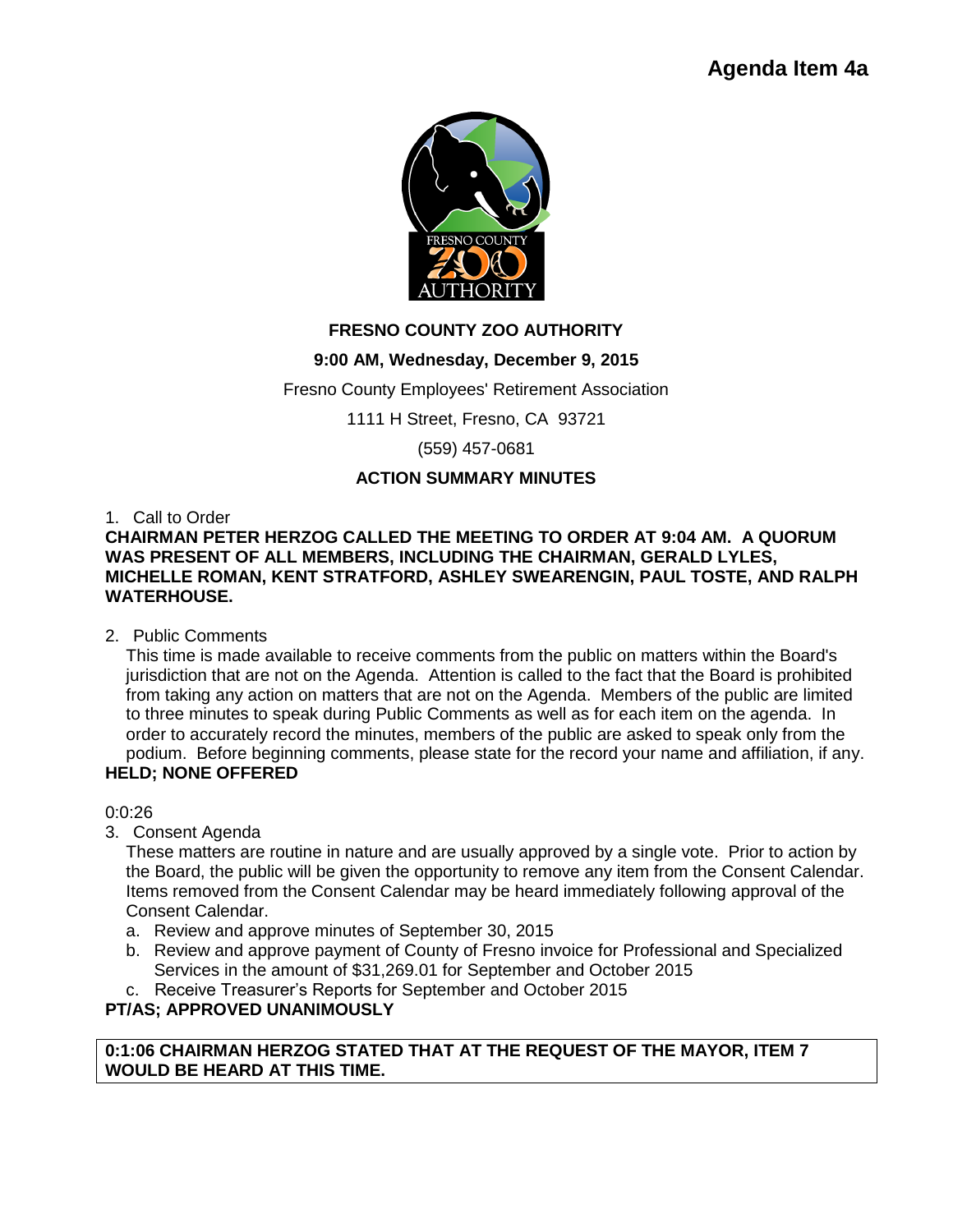0:12:12

4. Receive Fresno County Zoo Authority 2014-15 audited financial statements and independent auditor's report from Brown Armstrong Accountancy Corporation

**RECEIVED – MS MIKELLE AZEVEDO OF BROWN ARMSTRONG ACCOUNTANCY CORPORATION PRESENTED THE AUDIT. SHE STATED THAT A CLEAN, UNMODIFIED OPINION WAS ISSUED AND THERE WERE NO INTERNAL CONTROL ISSUES.**

### **15:41 FOLLOWING ITEM 4, ITEM 9 WAS HEARD.**

0:24:42

5. Receive Fresno Chaffee Zoo Director's report **RECEIVED -- DIRECTOR SCOTT BARTON REPORTED THAT THROUGH YESTERDAY, COMPARED TO THE SAME PERIOD LAST YEAR, ATTENDANCE HAS MORE THAN DOUBLED, DUE TO THE OPENING OF AFRICAN ADVENTURE. UNSOLICITED COMMENTS HAVE INCLUDED, "THIS IS HOW TAX MONEY SHOULD BE SPENT."** 

**A THOROUGH AZA ACCREDITATION VISIT OCCURRED IN NOVEMBER AND RESULTED IN A LIST OF RECOMMENDATIONS AND REQUIREMENTS TO WORK ON, BUT NOTHING OVERLY CONCERNING. THE ZOO WILL REPORT BACK TO THE AZA IN MARCH.** 

**20 NIGHTS OF ZOO LIGHTS ATTENDANCE IS STRONG, AND ABOUT THE SAME AS LAST YEAR.** 

**IN THE NEXT 3 TO 6 MONTHS MR. BARTON EXPECTS TO BRING REQUESTS FOR FUNDING FOR ADDITIONAL EXHIBITS, SPECIFICALLY MALAYAN TIGER EXPANSION INCLUDING SLOTH BEARS, BEGIN DESIGN OF AFRICAN RIVER FOR HIPPOS AND CROCODILES, AND SMALL ENHANCEMENTS TO DINO DIG. PLANS ARE WELL ALONG IN WARTHOG EXHIBIT DESIGN AND WATER PLAY AREA WITH EDUCATIONAL COMPONENT. ANIMAL SUPPORT BUILDING PROJECTS INCLUDE ANIMAL PROGRAMS BUILDING, ANIMAL NUTRITION CENTER, LARGER FREEZER, AZA BIRD HOLDING AREA, STORAGE AND STAFF AREA; AREA, ALL IN THE (FORMER DELNO STREET) SERVICE AREA. TEMPORARY OVERFLOW PARKING NOW ADDS 200 SPACES OR THE EQUIVALENT OF ABOUT 1000-1200 VISITORS PER DAY.**

**CHAIRMAN HERZOG ASKED AND MR. BARTON REPORTED THAT AZA ACCREDITATION OCCURRED EVERY 5 YEARS. EXAMPLES OF FINDINGS INCLUDED A LACK OF A BIRD HOLDING FACILITY, UPDATING OF AN INSTITUTIONAL COLLECTIONS PLAN, ELEPHANT TRAINING, AND ASPHALT REPAIRS. PRAISES INCLUDED NEW EXHIBITS, TEAM SUPPORT FOR ONE ANOTHER, RECOGNITION OF POSITIVE FINANCIAL SITUATION DUE TO MEASURE Z, AND RECORD ATTENDANCE, WHICH EXCEEDED LAST YEAR'S RECORD BY 100,000.**

**MEMBER LYLES ASKED FOR AN UPDATED MASTER PLAN FOR THE ENTIRE ZOO. MR. BARTON STATED THAT HE WILL PREPARE REPORT ON IT IN THE NEXT FEW MONTHS THAT WILL SHOW PLANS FOR THE NEXT 5 TO 8 YEARS, AND THAT THE CURRENT EXHIBITS FOLLOW THE 2006 PLAN.**

0:36:30

6. Receive Fresno Chaffee Zoo Corporation Chief Financial Officer's reports for September and October 2015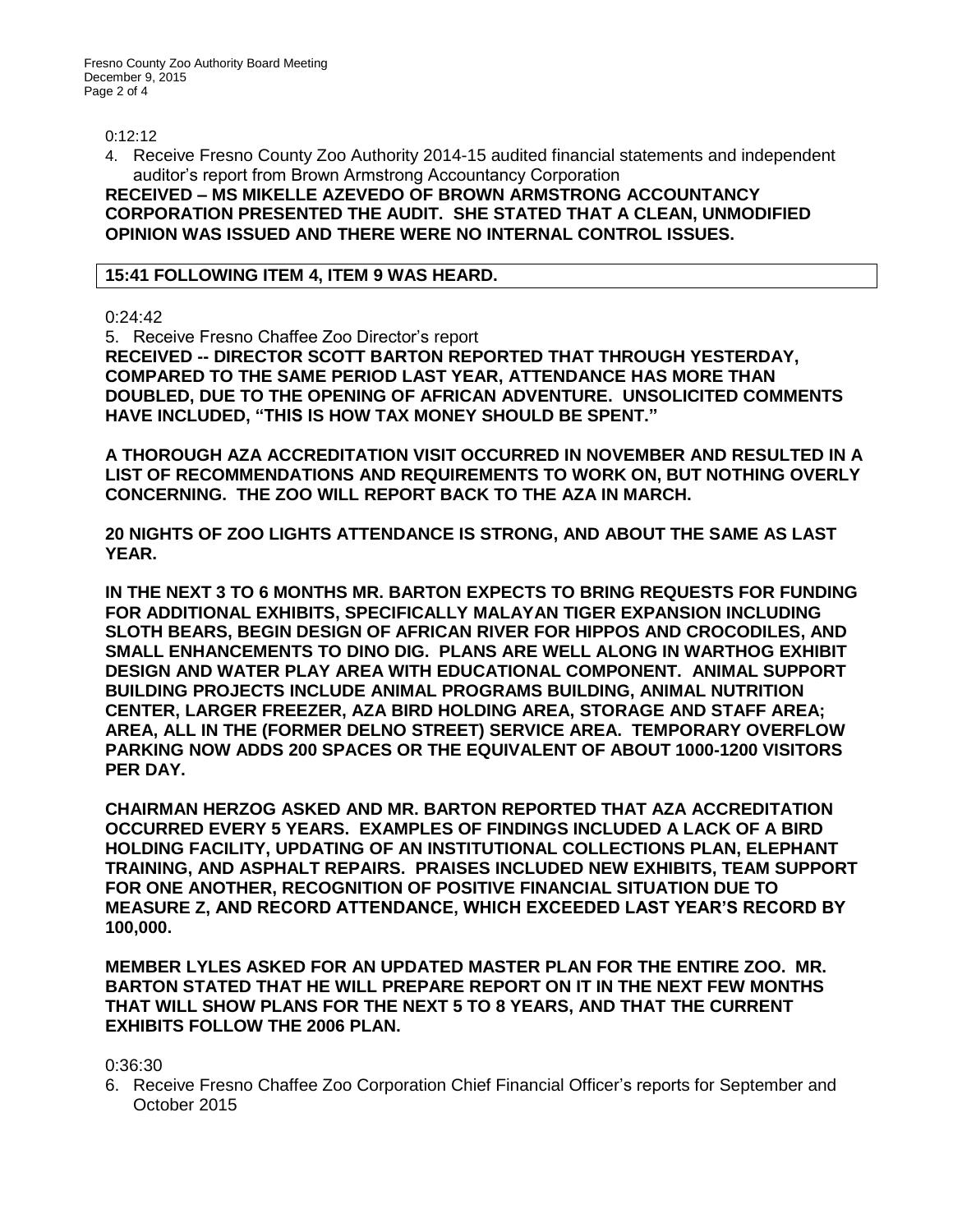**RECEIVED -- CFO BRIAN GOLDMAN REPORTED THAT AT AS OF YESTERDAY, ATTENDANCE HAD EXCEEDED LAST YEAR BY 100,000 AND SHOULD EXCEED 800,000 BY YEAR END. THE OPENING OF AFRICAN ADVENTURE HAD A LARGE IMPACT ON YEAR-TO-DATE REVENUE. FOR EXAMPLE, IN OCTOBER 2015 CONCESSIONS AND GIFT SHOP SHOWED UNPRECEDENTED GROWTH OF 26% AND 16%, RESPECTIVELY. ZOO BOO HAD RECORD ATTENDANCE ALSO. THROUGH NOVEMBER, YEAR-TO-DATE REVENUE INCREASES FOR ADMISSIONS AND MEMBERSHIPS WERE 10.5% AND 19%, RESPECTIVELY. PERSONNEL AND OPERATING EXPENSES ARE UNDER BUDGET. MEMBER LYLES COMMENTED THAT THE LARGE INCREASE IN CONCESSION REVENUE COMPARED TO ADMISSIONS SPOKE WELL OF THE QUALITY OF FOOD SERVED. MR. GOLDMAN ADDED THAT THE PEACEFUL VIEW FROM THE LODGE ATTRACTED VISITORS JUST FOR THE DINING EXPERIENCE AND IT'S ALWAYS BUSY. MEMBER ROMAN CONCURRED.**

# 0:1:20

- 7. Conduct second reading of Zoo Authority Bylaws, incorporating Board of Supervisors recommendations, and
	- a. Approve Bylaws and waive reading in their entirety
	- b. Approve letter of response to the Board of Supervisors

#### **BOARD COORDINATOR CROSBY REVIEWED BYLAWS. AFTER CLARIFICATION FROM COUNSEL SMITH, A VOTE WAS TAKEN. AS/GL; APPROVED 6-1, MEMBER TOSTE OPPOSED.**

# 0:8:15

8. Adopt Annual Conflict of Interest Affidavit proposed by the Fresno County Board of Supervisors, as corrected by Counsel for Zoo Authority Board.

### **COUNSEL SMITH NOTED THAT THE CORRECT LANGUAGE FOR THE FIRST PARAGRAPH OF THE AFFIDAVIT WAS FOUND IN AGENDA ITEM 7, ATTACHMENT A, AND MEMBERS COULD APPROVE THE PROPOSED AFFIDAVIT WITH THE LANGUAGE AS NOTED THERE. AS/RW--APPROVED 6-1, MEMBER TOSTE OPPOSED.**

# **0:12:12 FOLLOWING ITEM 8, TREASURER BLANKS ASKED THAT ITEM 4 BE HEARD.**

## 0:15:46

9. Receive and approve Final Draft of 2014-15 annual report and provide direction to staff **RECEIVED -- COORDINATOR CROSBY PRESENTED THE FINAL DRAFT AND MEMBERS COMMENTED POSITIVELY ON ITS APPEARANCE AND CONTENT.** 

**MEMBER ROMAN COMMENTED ON THE SUCCESSES AT THE ZOO AS A RESULT OF MEASURE Z.** 

**MEMBER SWEARENGIN POINTED OUT THAT THE ZOOCORP HAS A MUCH BETTER OUTREACH AND COMMUNICATIONS ARM THAN THE ZOO AUTHORITY AND ENCOURAGED THE ZOOCORP TO SPREAD THE WORD ABOUT THE SUCCESSES; FURTHER STATING THAT THIS IS A NATIONAL SUCCESS STORY IN WHICH SHE WAS PROUD TO HAVE PLAYED A SMALL PART.**

**MEMBER WATERHOUSE COMPLEMENTED THE REPORT AND ASKED MR. BARTON HOW MANY COPIES HE MIGHT NEED. MR. BARTON SAID THEY CAN EASILY PUT A LINK ON THE ZOO'S WEB SITE.**

**MEMBER SWEARENGIN MADE A MOTION TO APPROVE THE REPORT, PRINT 75 COPIES AND INCREASE PRINTING AS REQUESTED BY KEY STAKEHOLDERS SUCH AS THE BOARD OF SUPERVISORS, OTHER COMMUNITIES IN FRESNO COUNTY, OR THE ZOOCORP. IT WAS SECONDED BY CHAIRMAN HERZOG AND APPROVED UNANIMOUSLY.**